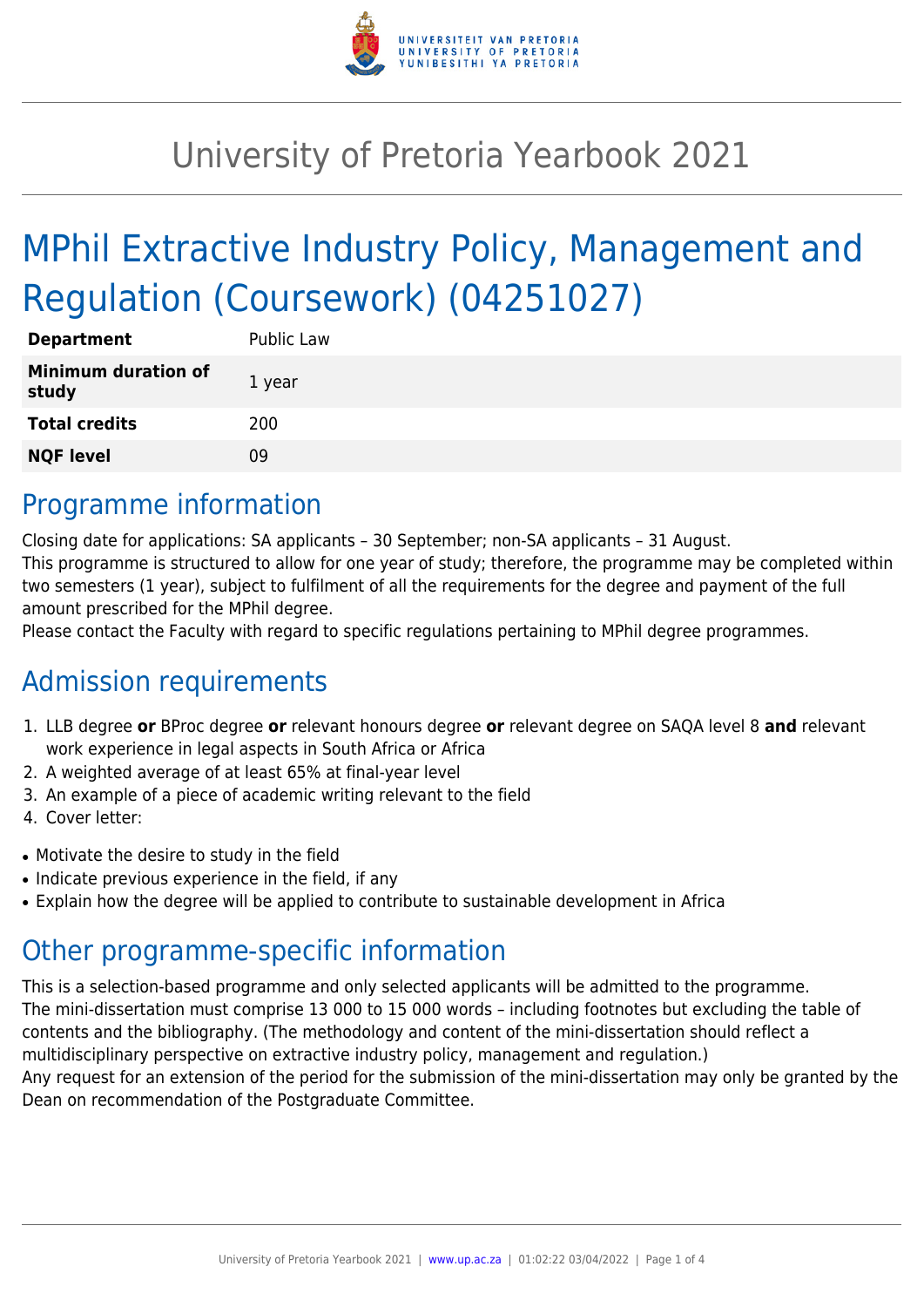

## Research information

The relevant head of department must recommend a supervisor and title for a mini-dissertation and these must be approved by the Postgraduate Committee. The mini-dissertation must be assessed and finalised as set out in the Faculty Board-approved LLM Policy Document. Mini-dissertations, where required, must be submitted in the format determined by the supervisor and approved by the Postgraduate Committee. The supervisor may likewise and subject to the approval of the Postgraduate Committee determine the research topic and the scope of the proposed research.

#### Pass with distinction

For the degree to be awarded with distinction a student must obtain an average of at least 75% for all the coursework modules together, as well as a minimum of 75% for the mini-dissertation. The modules must have been written for the first time.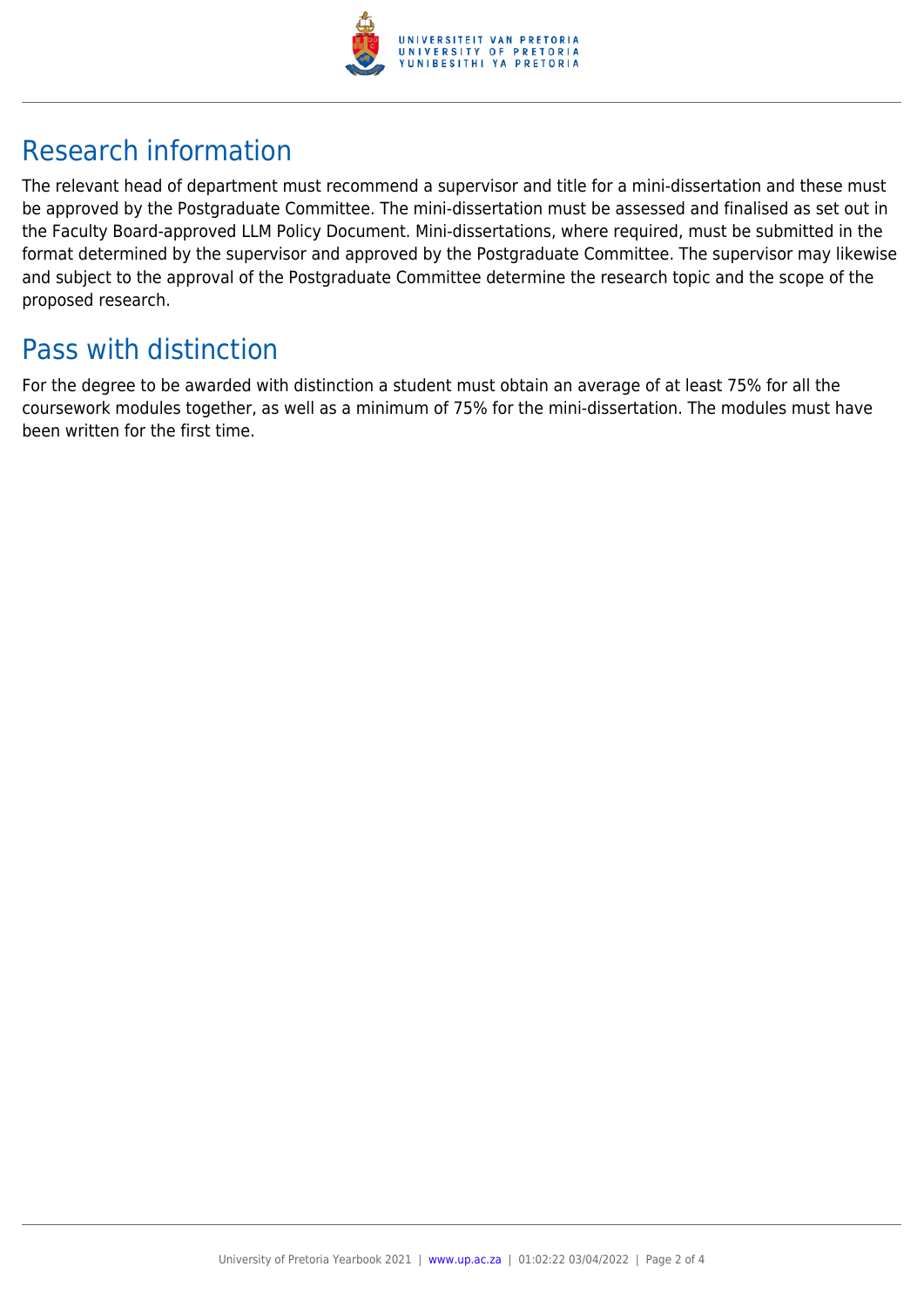

### Curriculum: Year 1

#### **Minimum credits: 95**

#### **Core modules**

[Rights to and regulation of natural resources 801](https://www.up.ac.za/mechanical-and-aeronautical-engineering/yearbooks/2021/modules/view/EIL 801) (EIL 801) - Credits: 30.00 [Sustainability aspects of extractive industries 802](https://www.up.ac.za/mechanical-and-aeronautical-engineering/yearbooks/2021/modules/view/EIL 802) (EIL 802) - Credits: 30.00 [The South Africa Mineral and Petroleum Resources Development Act 803](https://www.up.ac.za/mechanical-and-aeronautical-engineering/yearbooks/2021/modules/view/EIL 803) (EIL 803) - Credits: 30.00 [Socio-economic development and management of non-renewable natural resources 812](https://www.up.ac.za/mechanical-and-aeronautical-engineering/yearbooks/2021/modules/view/EIL 812) (EIL 812) - Credits: 30.00 [Research methodology for human rights 801](https://www.up.ac.za/mechanical-and-aeronautical-engineering/yearbooks/2021/modules/view/NRM 801) (NRM 801) - Credits: 5.00 [Research methodology 801](https://www.up.ac.za/mechanical-and-aeronautical-engineering/yearbooks/2021/modules/view/RHP 801) (RHP 801) - Credits: 5.00